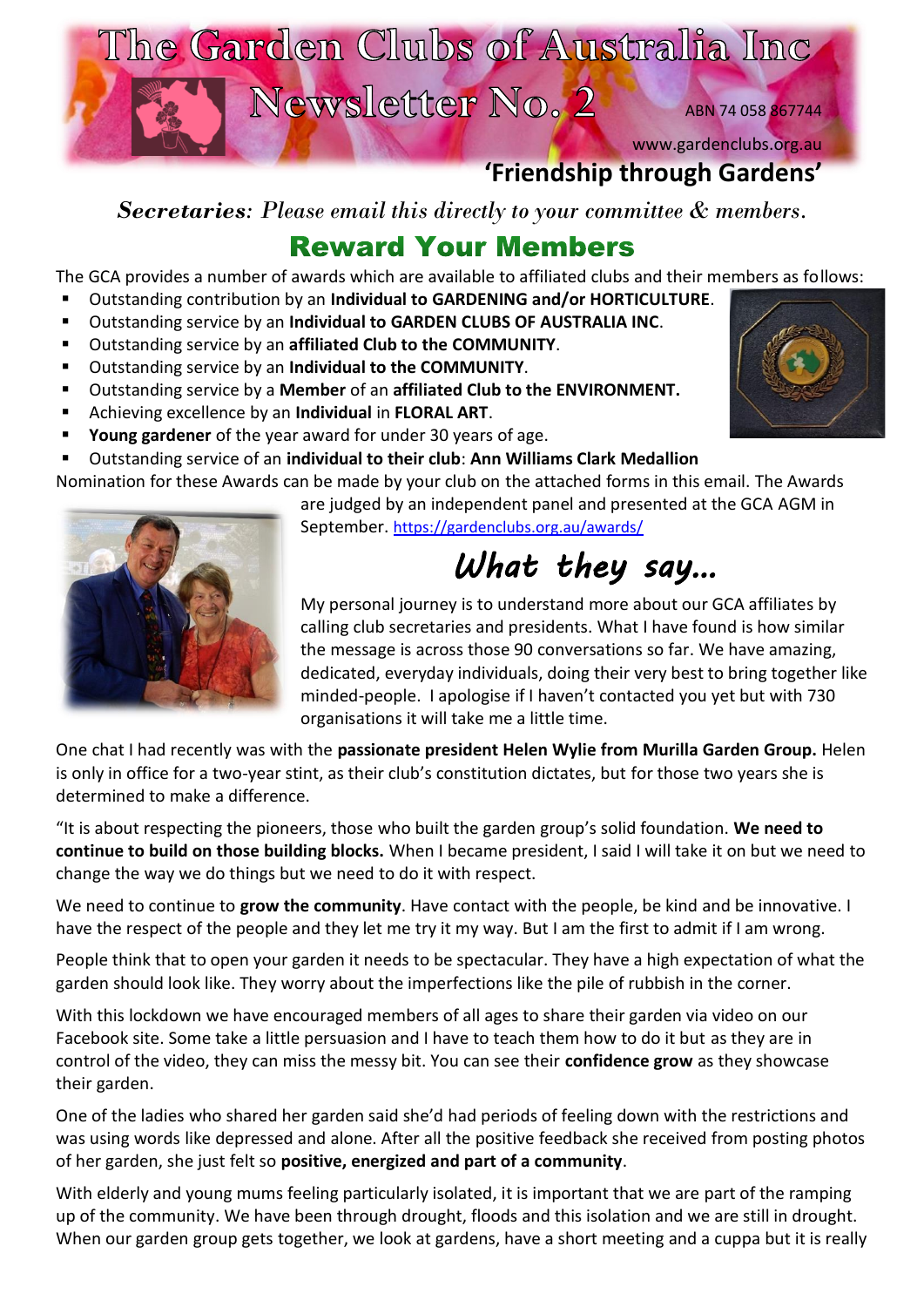a **confidence builder.** You see people blossoming, being funny, cracking jokes. It is not just about gardens, it's about **personal growth**.

People who know me will tell you about my garden of pot plants and, with the drought, I was losing them. I had offers from people to bring a truck two hours from Taroom to pick up my pot plants to save them for me. I even had people potting up plants, thinking of me and the specific plants I had lost. I get **overwhelmed with all the positive comments**.

Being a president is about being **in touch with community**, asking for feedback, informal feedback. I walk around the garden group meeting to see if the people are interacting, how can I make garden group interesting, and how we can meet their needs.

The generalized philosophy of garden clubs, values and beliefs needs to be fluid and innovative. Garden group transcends gardens, it is about relationships and it epitomises what we are all doing."

### **Editorial blooper** *Our Gardens* **Magazine**

Hopefully by now all clubs and subscribers have received their copies of the winter issue of Our Gardens with the beautiful magnolia on the front cover.



However, I must confess that, due to an editorial oversight, I missed including the ad for Swagman Sprayers in the magazine.

This was particularly unfortunate because winter is such an important time for spraying, with seasonal examples such as post-pruning rose spraying and clean-up applications of fungicides and horticultural oil to fruit trees etc.

Charlie from Swagman first developed his sprayers for commercial users but in recent years has

introduced a fabulous home garden version. And, with Swagman being an Australian company, you can get support and spare parts. I have personally found my Swagman Sprayer wonderful as its battery-powered operation takes the hard work out of spraying in my garden.

Sorry, Swagman, for my oversight! [www.swagmansprayer.com.au](http://www.swagmansprayer.com.au/)

Judy Horton (Editor - *Our Gardens* Magazine)

P.S. Has your club found creative ways to keep in touch during the Covid 19 shutdown? Please send a short description (100-150 words) with one or two captioned pictures to [carolyn.dawes@bigpond.com](mailto:carolyn.dawes@bigpond.com) by 1 June for the spring issue of Our Gardens.

And don't forget that anyone can subscribe to Our Gardens and have the magazine delivered direct to their mailbox. \$20 for 4 issues. Contact: [subscriptions@gardenclubs.org.au](mailto:subscriptions@gardenclubs.org.au) Judy Horton

# **Business End of the Deal**

 $\triangleright$  Just checking you received your club insurance certificate in the mail!

 $\triangleright$  Have you returned the voting ballot for the constitutional changes?

# Let's Get to Know Our Clubs!

With 730 clubs across the Australian territories it would be great to know a little more about our members. If you would like to feature your club story, let me know. Let's face it. We are really great big sticky beaks.

#### **Hills Green Thumb Garden Club**

Since January, Hills Green Thumb Garden Club in South Australia got together with Mylor Garden Club to propagate plants for Adelaide Hills bushfire gardens. Propagating is an excellent excuse to get out in the garden during isolation.

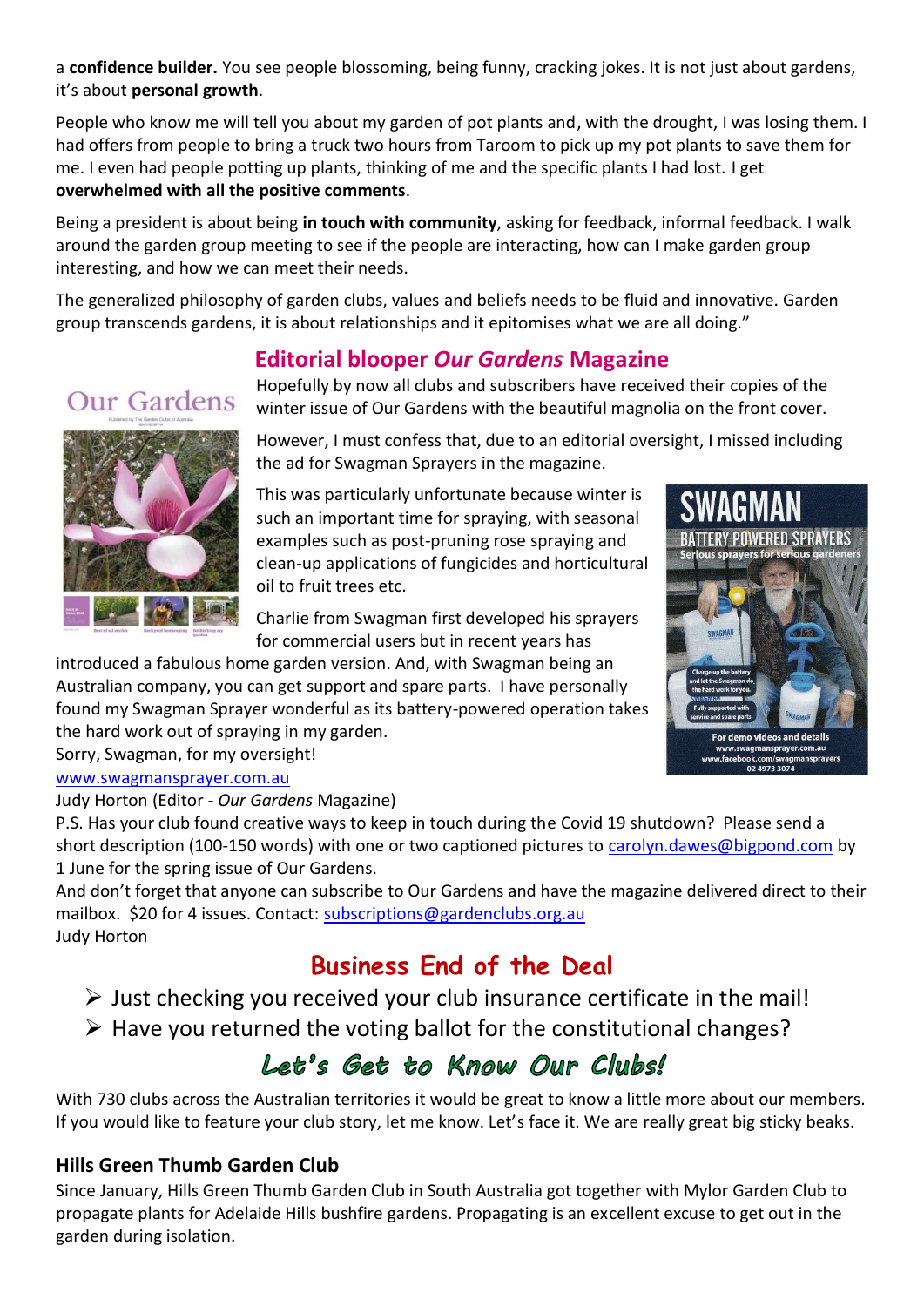This is just stage one; 3000 plants were given away by contactless kerbside pickup over the Anzac Day weekend. It was a great club activity. Stage 2 is 100 bare rooted fruit trees bought from \$3500 donations in June. Stage 3 in September is another 3000 plants for distribution. Stage 4 hopefully following our open garden is citrus trees for our 87 families. There are plans to supply tools to Kangaroo Island residents in the

near future, as it is not possible to give them plants because of biosecurity



issues. Garden clubs can all do this for our bushfire families who have been forgotten since COVID-19.

The project will be finalised at end of 2020. It has been so nice to do something positive in this awful time and these lovely families have appreciated the gesture. Many have received no financial help and gardens are not covered by insurance.

Sue Smith. Hills Green Thumb Garden Club, SA.

#### **Murilla Garden Group, Qld – Age is no barrier**



The Murilla Garden Club was established in 1991 by a group of local ladies who shared a love and passion of gardening. Word spread and soon there were large numbers of men and women travelling from all over the Murilla area to meet and appreciate their local gardens. This gave us a chance to share your knowledge and creativity with others and to learn about gardening in our harsh climate - finding out what plants work and which ones don't!

However, the garden club is far more than just visiting beautiful gardens, it's about men and women, of all ages, coming together and socialising whilst also getting away, in many cases, from the stresses of farming and day to day life.

President Helen Wylie put the call out on their Facebook page *"Would love to see your* #mggisoprojects*. Have you created a new garden? A new garden feature? Artistic creation? Deck accessory? Post your project. Small or large we would love you to share."*

Well, let me tell you, they page is 'going off'. Members Jennifer, Sue, Janice, Bec, Emma, Kylie, Kate, Susie, Polly, Hayley and Glenda were spurred on by President Helen's *#mggisoproject*. Check it out. <https://www.facebook.com/groups/602737206482961/>

## To Facebook or Not to Facebook!

There are some wonderful stories being shared on the GCA Facebook Groups, with home gardens featuring interesting projects, guest speakers sharing their personal gardening stories and wonderful photos of people's passion for gardening. Here are the links.

**GCA Club Activities:** <https://www.facebook.com/groups/2249602565338673/> **GCA Gossip Group:** <https://www.facebook.com/groups/562479981146811/>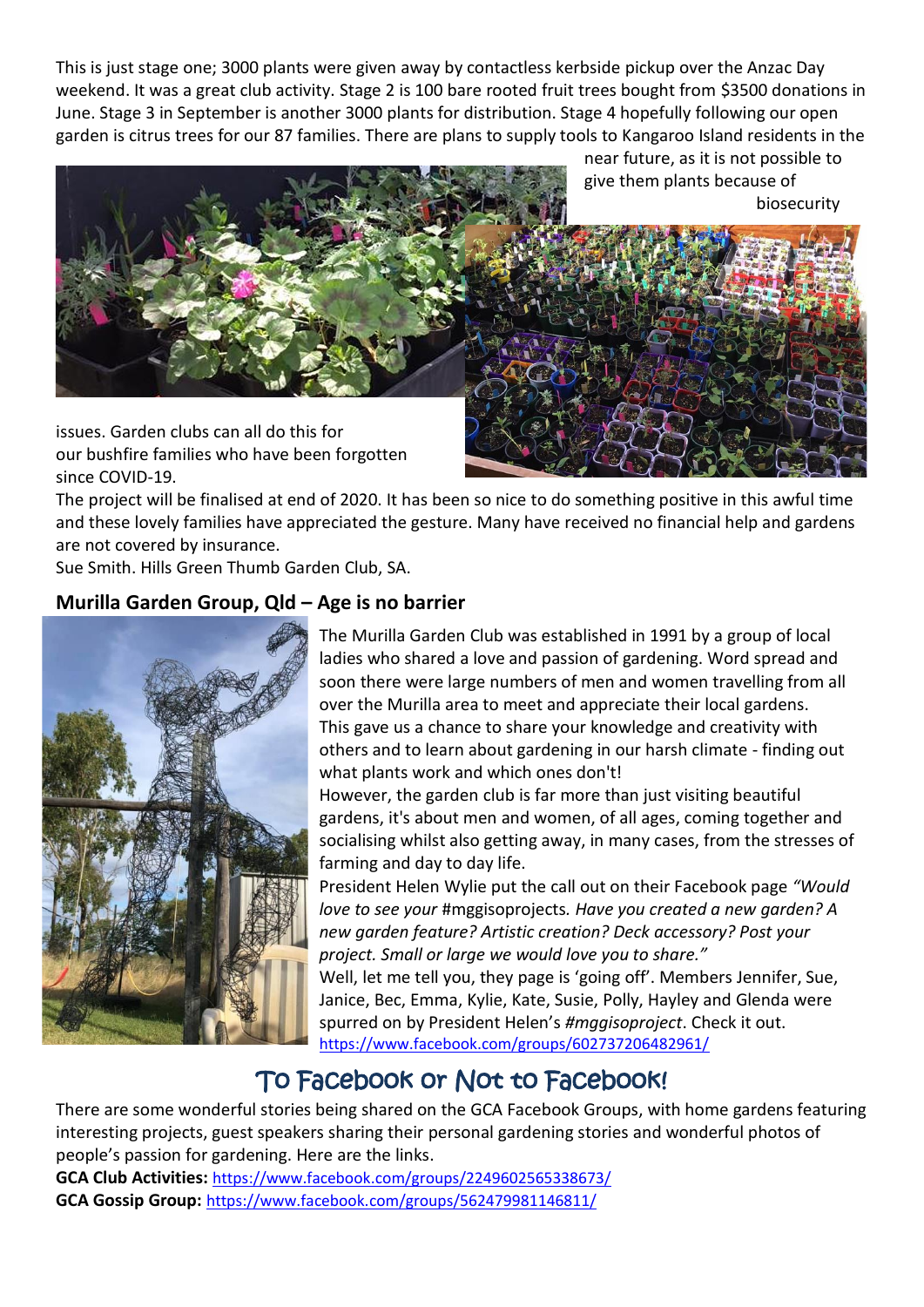# Welcome

The Management Committee of the Garden Clubs of Australia would like **to welcome Christine Souter,** a new Zone Coordinator for **Country Victoria** and **Robyn Russell, in northern Tasmania**. Christine and Robyn look forward to meeting her clubs in the near future and enjoying *"Friendship through Gardens."* Please contact Glenys Bruun [glenysbruun@bigpond.com](mailto:glenysbruun@bigpond.com) if you are

interested in joining our gardening family.

Conversation Starters

#### **Here's an idea to get you started from the GCA "Ideas for club activities" booklet.**

**How important is Biosecurity for Australia?**

- Why should gardeners be concerned?
- Pests e.g. fire ants, exotic beetles etc.
- Importation of exotic diseases what are these diseases. e g.., myrtle rust
- How should we regard import controls at Airports, ports, and mail?
- Biosecurity areas within Australia. Why is there a need for this aspect?

# **How Relevant is a Garden Club During Isolation?**

*Elizabeth Dobson, GCA Committee, President of Stirling & Hills Garden Club. www.stirlingandhills.com.au*

Isolation has clarified what is important to us. What do we miss and what can we do without? Do Clubs remain relevant?

Our club is all about gardening. We talk as much about plants as we like and no-one changes the subject. Everyone has something interesting to say and it is possible to make really good friends. We meet experts, have friends to go on trips with and yet there is no pressure. We participate as much or as little as we like. It reinforces a sense of identity.

Initially it was expected that we would be in 'Iso' till September, maybe even Christmas. So, the questions for our garden club were: would members remain connected to the club and how can we provide support and relevance?

We needed to speak together 'face to face' so we bought a subscription to Zoom. This enabled us to maintain our monthly 'formal' meetings, weekly catch up chats and committee meetings. Surprisingly, our meeting seemed relatively normal and included;

\*Short formal business

- \*Discussion about upcoming events
- \*Question and Answer Session
- \*Online Raffle
- \*Online Voting for the Show bench
- \*Speaker
- \*Quiz



The website became a key communication tool. It was used to set challenges, post our show bench photographs, advertise give away plants and post photographs of what we were doing in our gardens. Email allowed us to quickly share ideas about online opportunities in the rest of the world.



We found that events could be adapted. For example, our annual cuttings swap is a highlight for our club. Instead of meeting in a room we spread the hundreds of cuttings over different areas outside. It meant driving to a few venues but we all got new cuttings to propagate and yet managed to stay within the guidelines.

For those who don't have the technology to be involved, we kept in touch, had check-up visits, phone calls and sent letters.